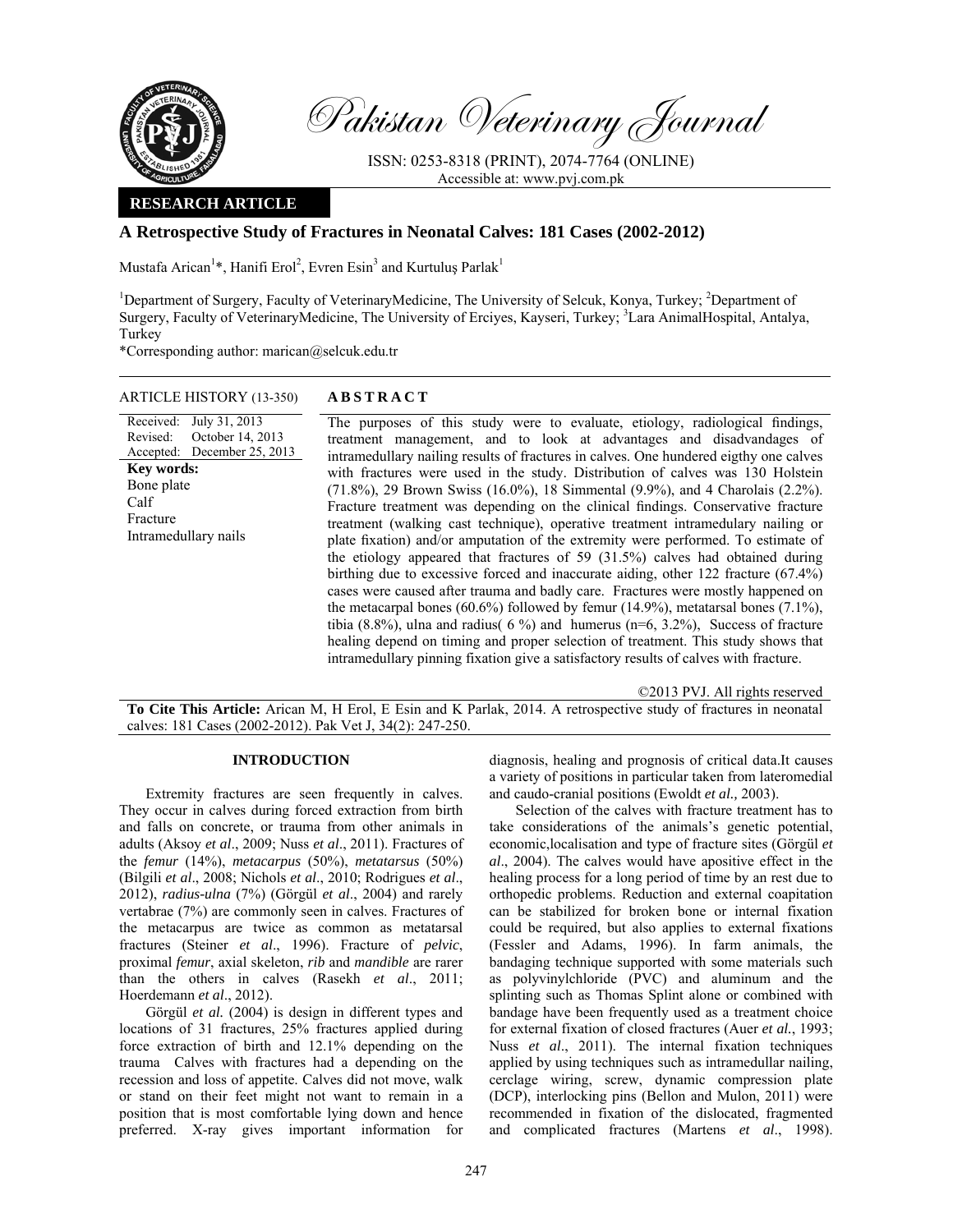Transfixation pinning and internal fixation techniques usually require general anaesthesia, special equipment and expertise. However, problems such as osteomyelitis, nonunion and angular deformity reduce the success rate of these treatments in comminuted, open and infected fractures.

In this study, 181 calves with fractures to evaluate etiology, radiological findings, treatment management, and to look at advantages and disadvantages of intermedullary nailing results of fractures in calves referred to clinic between 2002-2012.

# **MATERIALS AND METHODS**

One hundred and eighty one calves with fractures which referred to Selcuk University, Faculty of Veterinary Medicine, Department of Surgery Clinics were used as a material. Distribution of calves were 130 Holstein (71.8%), 29 Brown Swiss (16.0%), 18 Simmental (9.9%), and 4 Charolais (2.2%). Sex distrubition of calves with fracture 74 female (40.8 %), 107 male (59.1%). Age of the calves with fracture are shown table 1.

Fracture treatment was depending to the clinical findings. History was taken from the owners, Clinical and radiological examinations were done for all animals. Fracture treatment was performed depending on the clinical findings. Such as conservative fracture treatment (walking cast technique), operative treatment (intramedulary nailing and plate fixation) and/or amputation of the extremity were performed and healing results were followed in post-operative term by calling the owner. The stuructured questionnaire was used for surgical treated cases. Fracture types were rewieved and classified by radiographically. The surgical technique was based on evaluation of radiographs and the surgeon's preference.

**Intramedullary nailing of metacarpal and metatarsal bones:** Calves were held off feed for at least 24 hours to minimize regurgitation and decrease the likehood of aspiration pneumonia. General anaesthesia was induced with xylazine hydrochloride (Rompun, 2%, Bayer, 0,02 mg/kg, IM) and ketamine hydrochlorure (Ketasol 10%/ Interhas, 2 mg/kg IV) and maintained by administration via bolus of ketamine. The calves were placed in lateral recumbency with the affected limbs uppermost. The leg was clipped and aseptically prepared for surgery. A curvilinear incision through the skin and subcutaneous tissues was made from the carpometacarpal joint to the metacarpo/metatarsophalangeal joint. The apex of the curvilinear incision should be directed dorsally, and the plane of dissection is between the lateral digital extensor tendon and the common or long digital extensor tendon. Metacarpal or metatarsal bones were exposure simultaneously. One steinmann nails (trocar or threaded trocar) was placed to the medial intramedullary by retrograde technique. The proximal bone fragment was firmly held with bone forceps to prevent rotation the pin was advanced. The pin was started from the fracture site and advanced proximally up the marrow cavity through the cortex and out of skin. The pin chuck was then removed and placed on the proximal end of the pin, and the pin retracted until the distal point was level with the

fracture site. The bone was anatomically reduced with the aid of bone forceps and held in reduction the pin into the distal fracture segment. If the fracture was oblique, the fragments are reduced and alignment was maintained with cerclage wires. The extremities were bandages with walking cast technique. The bandages were checked within two days.

**Bone plate and screws:** One bone plate being placed *metacarpal* bones dorsally for two cases. Surgical approach was done like intramedullary nail. Metacarpal bones were exposure simultaneously. The broad Dynamic Compression Plate (DCP) plate was placed on the side where the bony cortex was least likely to be anatomically constructed. Cortical screws were used.

**Amputation:** Four cases were amputated for forequarter amputation.The operation was started by make a skin incision from the dorsal border of the scapula, over the scapula spine to the proximal third of the humerus. Continue the skin incision around the forelimb at this level. The rhomboideus muscle from its attachment on the dorsal border of the scapula was transected and the serratus ventralis muscle from the medial surface of the scapula was elevated.

Postoperative treatment: Plaster bandages were performed to operate extremities after intramedullary nailing and bone plating operations. The cast was extended the joint above and the joint below the fracture site to reduce distracting forces. Antibiotics and analgesics were administered for five days. The calves were stayed in the hospital for five days. The posttreatment period was followed by calling the owners.

**Descriptive statistics:** Distribution of calves with fracture, sex, age distrubition, fracture localisation of the involved bones, and results of treatment was given by percentage.

#### **RESULTS**

The majority of fractures occurred during birth and some of them were learned after few days. To estimate of the etiology appeared that fractures of 59 (32.5%) calves had obtained during birthing due to excessive forced and inaccurate aiding, other 122 fracture (67.4%) cases were caused after trauma and badly care. Fractures and dislocations were more common when mechanical traction was applied because the force. Fractures were mostly happened on the metacarpal bones (60.6%) followed by femur (14.9%), metatarsal bones (7.1%), tibia (8.8%), antebrachium ulna and radius (6%) and humerus (3.2%) (Table 2). Localisation of the fracture line was distal diaphysis (84.5%), proximal diaphysis (10.4%), epiphysis (2.2%), metaphysis (1.6 %) and multiple fractures (1.1%) (Table 3).

One hundred thirty four patients were treated with closed reduction and full limb bandaged with plaster and polyvinychloride (PVC) materials (74.0%). Twenty two calves with fracture were operated.Twenty calves were operated with intramedullary nailing (11.0%), two animals Dynamic Compression Plate (DCP) platting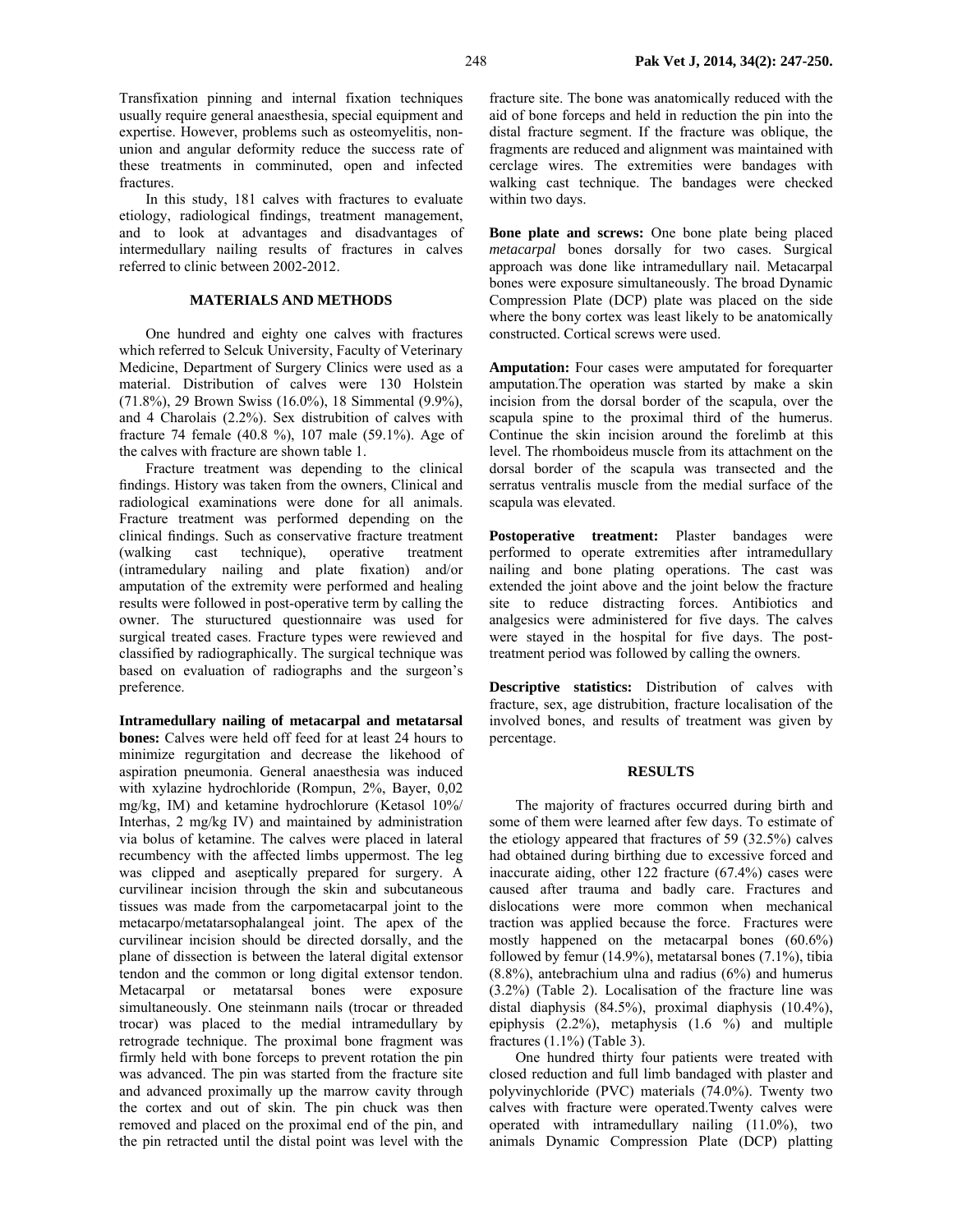**Table 1:** Age-wise distribution of fracture in calves

| Days       | Number of Calves | Percentage |
|------------|------------------|------------|
| $1 - 10$   | 129              | 71.2       |
| $11-20$    | 13               | 7.1        |
| $21-30$    | 19               | 10.4       |
| $31 - 90$  | 9                | 4.9        |
| $91 - 150$ | н                | 6.0        |

| <b>Table 2:</b> Involvement of fore and hind leg of calves in fractures |              |            |               |  |  |
|-------------------------------------------------------------------------|--------------|------------|---------------|--|--|
| Bone                                                                    | Number (181) | Percentage | Open Fracture |  |  |
| Metacarpal bone                                                         | 108          | 60.6       |               |  |  |
| Femur                                                                   | 77           | 14.9       |               |  |  |
| Tibia                                                                   | 16           | 8.8        |               |  |  |
| Radius/Ulna                                                             | 1 I          | 6          |               |  |  |
| <b>Humerus</b>                                                          | 6            | 3.3        |               |  |  |
| Metatarsal bone                                                         | 13           | 7 I        |               |  |  |

| <b>Table 3:</b> Localisation of factures involving various |              |            |  |  |  |
|------------------------------------------------------------|--------------|------------|--|--|--|
| <b>Bones</b>                                               | Number (181) | Percentage |  |  |  |
| Proximal diaphyseal                                        | ۰9           | 10.4       |  |  |  |
| Distal diaphyseal                                          | 153          | 84.5       |  |  |  |
| Metaphysis                                                 |              | I.6        |  |  |  |
| Ephyseal                                                   | 4            | 2.2        |  |  |  |
| Multiple/Comminuted Fractures                              |              | l l        |  |  |  |

**Table 4:** One hundred thirty four calves were treated by full cast and plaster. Twenty calves were treated intramedullary pinning. Two animals were treated screw and plate application. Four of them were amputated. Twenty one calves were not treated because of no client request.

|                                    | Number (181) | Percentage |
|------------------------------------|--------------|------------|
| Conservatif Treatment (Full Cast & | 134          | 74.0       |
| Plaster)                           |              |            |
| Intramedullary pinning             | 20           | 11.0       |
| Screw and plate application        |              | IJ         |
| Amputation                         |              | 2.2        |
| No. request for treatment          | າ ເ          | 11.6       |

(1.1%) and four animals amputated because of steomyelitis (2.2%). Twenty one clients (11.6%) did not accept to treatment (Table 4). Postoperative radiographs were taken and there were not seen any complication.

#### **DISCUSSION**

In the study, 181 calves with fracture were seen period of 10 years. Fractures and dislocations were more common when mechanical traction was applied because the force. Traction was most commonly applied after the fetus has entered the birth canal and has not progressed for some time. Often there was manipulation of the fetus before resorting to forced extraction, resulting in the loss of lubrication to the birth canal and contraction of the myometrium around the fetus. Client education and careful procedural decision making by the veterinarian could be reduce dystocia-related injuries and perinatal deaths in calves (Aksoy *et al*., 2009; Nuss *et al*., 2011). In this study, to estimate of the etiology appeared that fractures of 59 (31.7%) calves had obtained during birthing due to excessive forced and inaccurate aiding, other 129 fracture (69.3%) cases were caused after trauma and badly care. Görgül *et al.* (2004) has also reported that the incidence of the disorders of extremites 80.6% was caused by inappropriate manipulations during helping for birth in calves. The fracture was occured within 1-10 days of birth, in general. Because of traumatic conditions. Neonatal bones have a low bone density and thin bony cortices (Fessler and Adams, 1996). Therefore, care of calves was very crucial after birthing.

Intramedullary devices have several advantages in fracture treatment, including restoration of bony alignment and early recovery of weight-bearing in calf, light weight animals (Adams and Fessler, 1996). These devices were intended to stabilize a fracture by acting as an internal splint, thus forming a composite structure of bone and rod in which both contribute to fracture stability (St Jean *et al*., 1992; Rodrigues *et al*., 2012). In this study, we have used intramedullary nails of 20 calves with long bone fractures. And not seen postoperative complication about healing fracture. Almost all cases were good condition in postoperatif term by clinically and radiological examination.

In the study, plating provides a rigid form of internal fixation used in the two calves with fracture. Neither intramedullar nail nor plate was offered to client, but, nailing has been selected because of expenses of plate and screws. However, bone plates in fracture fixation were very important. These include bone properties, plate material, screw- bone interface, number of screws, plate bone interface, placement of the plate relative to loading, and compression between fragments (Auer *et al*., 1993; Fubini and Ducharme, 2004). There were not seen any complications in the calves in post operative term. Eventhough, bone plating could be more succesful for approach and healing term. It is quite difficult to compare between nailing and bone plate because of more cases were needed. Thus, plate fixation at the distal metaphysis was thought to be more suitable than fixation using an intramedullary pin (Hoerdemann *et al*., 2012).

Almost 122 (65.6%) *metatarsal* and *metacarpal*  fractures are amenable to external coaptation using a fiberglas full limb cast. The prognosis for long-term, pain free survival is excellent for closed fractures and fair for open fractures managed in this manner. Open fractures (18 cases) can sometimes be resolved with full casting, but the prognosis for a successful outcome diminishes substantially in comparison to be closed fracture and the expense of fracture management is significantly higher (Gangl *et al*., 2006). In the study, four cases were amputated because of osteomyelitis. Owners must be strongly advised of the difficulties and expense of treating open fractures. Totaly, 134 calves have been treated by the bandaging technique supported with some materials such as PVC, plaster and the splinting such as Thomas Splint alone bacause of the owners' economic situations.

It must be kept in mind that the fracture healing is affected by several factors such as an animal's age and overall health, the location and type of fracture, the severity of soft tissue injury, the presence of bacterial contamination, and the degree of motion at the fractures site (Aithal *et al.*, 2004; Gangl *et al*., 2006). In this study, four extremites were amputed because of bacterial contamination (osteomyelitis). Open fractures with severely traumatized soft tissues often become infected, which significantly complicates the repair. Infection and instability were intolerable together. If contamination of the fracture site occurs and persistent infection develops, instability and failure of the repair are highly probable. Preoperative antibiotics are always recomended before fracture repair with internal fixation (Fubini and Ducharme, 2004).